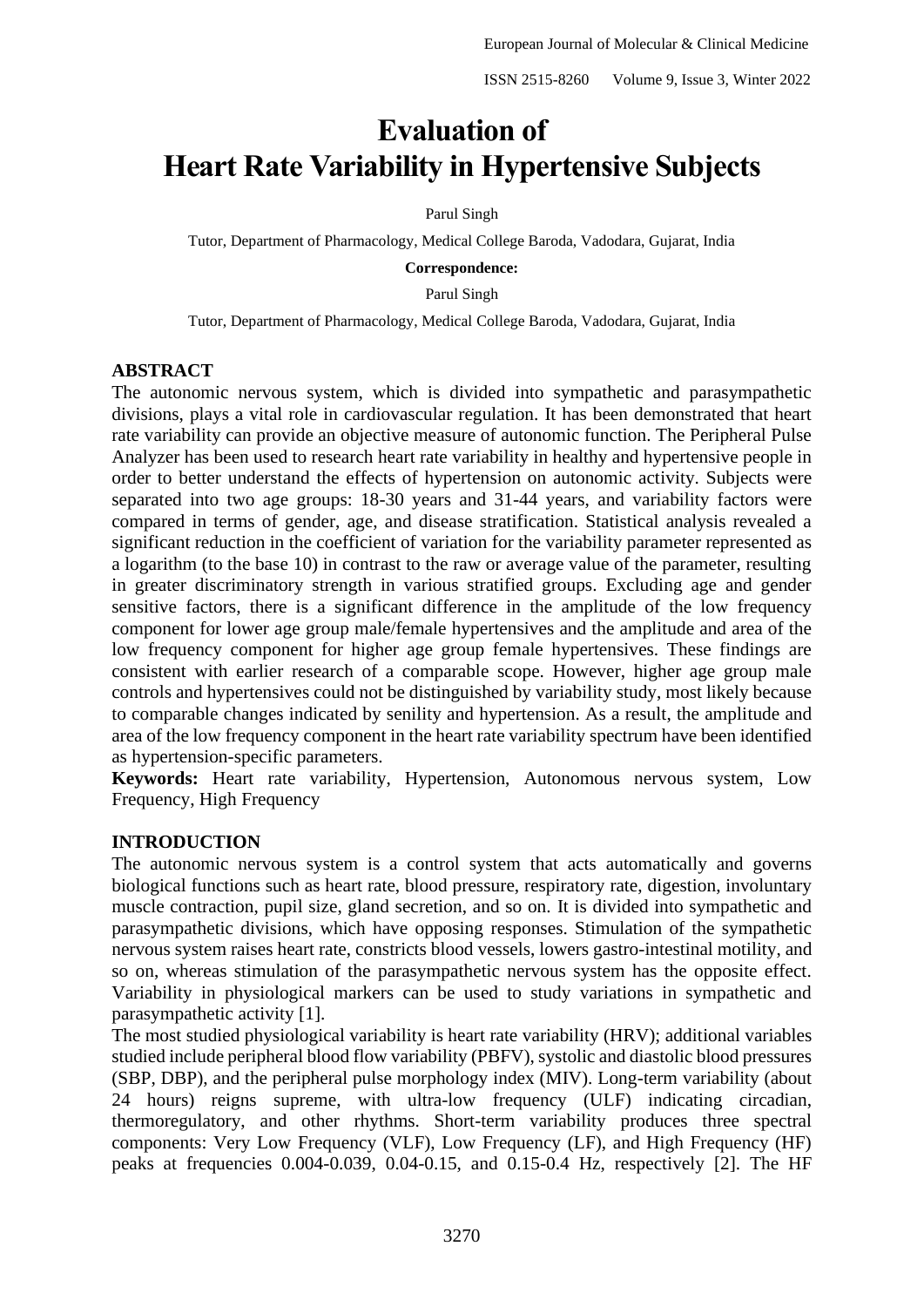frequency component is thought to be a marker of vagal modulation, while the LF frequency component is thought to be a sign of sympathetic modulation. VLF is poorly understood; some researchers have linked it to renin-angiotensin system activity [3].

Acharya et al. [4] studied the manifestations of clinical disorders such as myocardial infarction, hypertension, diabetes, renal failure, cardiac arrhythmia, and so on. They also looked at how smoking, alcohol, beta blockers, calcium channel blockers, and sleep affect HRV. In most disorders, there is a drop in total power (TP) and HF power in HRV. In myocardial infarction, hypertension, and diabetes, for example, HF power is shown to be diminished. In addition to these generic symptoms, a great number of investigations concerning specific diseases in quest of specific manifestations have been done.

Akselrod et al [3] employed a nona-peptide converting enzyme inhibitor to block the reninangiotensin system in four unanesthetized dogs and found a 2-to-4-fold increase in area under VLF in three of the four dogs. The measurement of baroreflex sensitivity by bradycardia and tachycardia has revealed an inverse relationship with blood pressure variability and a direct relationship with heart rate variability [5, 6]. The rise in HF power indicates increased baroreflex response sensitivity [4, 7]. In the presence of hypertension, power spectral density analysis of heart rate and arterial pressure revealed an increase in the LF component [8, 9, 10]. An investigation of the HRV spectrum at work demonstrated an increase in LF/(VLF+HF) during the frozen frame and a decrease during internal coherence [11]. In contrast to 1111 female patients, new onset hypertension was found to alter the HRV spectrum in 931 male subjects [12].

Low HRV has been linked to an increased risk of hypertension in normotensive people. In hypertensives, mean variability and the HF component are shown to be much lower [13, 14]. Da Silva et al. [15] discovered that before therapy, LF power reduces and LF/HF increases, but returns to normal following treatment. Following treatment, HF reduces. In hypertensives, the LF/HF ratio increased much more than in normal patients after mental stress [16]. Lufti et al. [17] discovered that systolic, diastolic, and mean blood pressure all correlate positively with LF and the LF/HF ratio, while SBP correlated adversely with HF and total power.The coexistence of hypertension and type 2 diabetes has resulted in a considerable shift in heart rate recovery; it has a synergistic effect, causing autonomic recovery to deteriorate [18]. Solanki et al. [19] found a decline in HRV parameters in a population that was unaffected by optimal pressure or glycemic control [20].The goal of this study is to compare changes in the spectrum of HRV in controls and early untreated hypertension individuals in separate groups. The study's findings are summarised in this paper.

# **MATERIALS AND METHODS**

The research was conducted in the Medical College, Baroda. The controls and hypertensive subjects, aged 18 to 45 years, were drawn from the institute's student and employee populations based on inclusion and exclusion criteria. Smokers, tobacco chewers, those on regular medication, and those who had previously suffered from serious illness were all excluded from the study. Subjects with a history of cardiovascular disease (excluding hypertension) or autonomic dysfunction were also excluded from the trial. Initially, the subject's information, background, and consent were obtained. The individuals were then pleasantly rested in the supine posture for 15 minutes.

Continuing in the supine position, blood pressure is measured twice with a digital BP monitor (Omron HEM7121), with the second reading being used to determine whether the person should be included in the study. The control group included people with blood pressures less than 130/80. Those who had a blood pressure of more than 140/85 on two different days were classified as having hypertension. These participants were thus newly diagnosed hypertensives who had not received any treatment. The data was divided into eight categories based on age,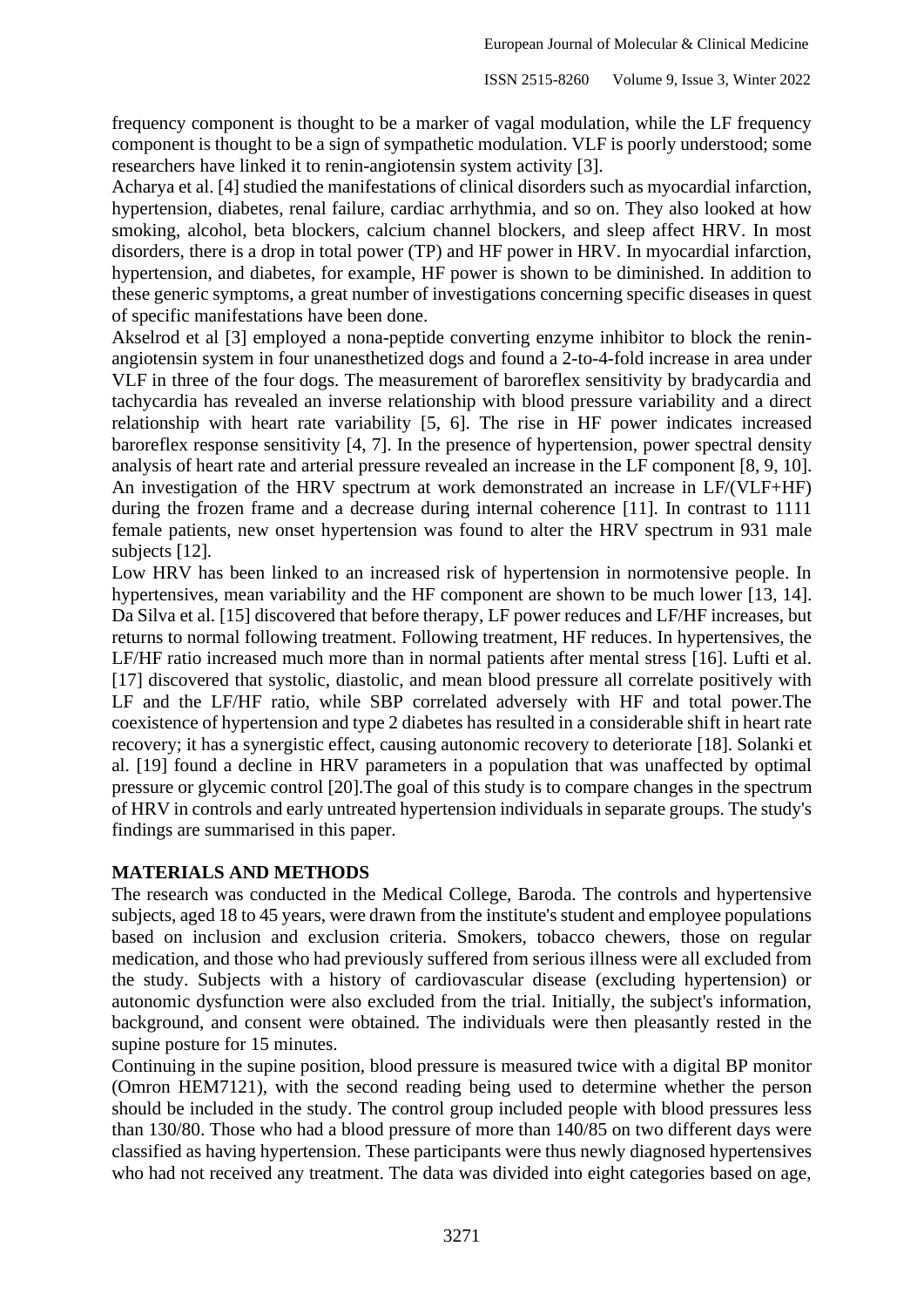gender, and hypertension. Table-I shows the demographic features of these subjects. A minimum sample size of 16 was determined by taking the precision level to be 50% of the sample standard deviation.

| <b>TABLE I: Demographic characteristics of Controls and Hypertensive subjects</b>                                                                                                                                                  |
|------------------------------------------------------------------------------------------------------------------------------------------------------------------------------------------------------------------------------------|
| <b>I</b> I am a send a second a sense of the sense of the sense of the sense of the sense of the sense of the sense of the sense of the sense of the sense of the sense of the sense of the sense of the sense of the sense of the |

|                        |                   |                         | CONTINUIS        |                   | <b>Hypertension</b> |                  |                   |                  |  |
|------------------------|-------------------|-------------------------|------------------|-------------------|---------------------|------------------|-------------------|------------------|--|
| <b>Parameters</b>      | CML*              | CFL*                    | CMH <sup>*</sup> | CFH*              | HML*                | HFL*             | $HMH^*$           | HFH*             |  |
| Number of subjects (n) | 34                | 34                      | 34               | 34                | 23                  | 27               | 30                | 20               |  |
| Weight (kg)            | 70.24±8.10        | 63.50±11.43 73.94±9.69  |                  | 64.21 ± 10.82     | 80.04±13.56         | 67.26±10.36      | $69.4 \pm 11.2$   | 65.80±10.77      |  |
| SBP (mmHg)             | $112.21 \pm 8.67$ | 108.76±9.96 117.41±7.59 |                  | $107.52 \pm 9.46$ | 148.70±8.16         | 147.22±6.19      | $150.90 \pm 13.0$ | 148.90±12.2      |  |
| DBP (mmHg)             | 75.35±6.09        | 70.91±7.21              | 76.03±7.64       | 70.76 ± 6.09      | $93.13 \pm 7.00$    | $93.04 \pm 2.95$ | $97.3 \pm 8.5$    | $93.15 \pm 7.34$ |  |
| Pulse Rate (bpm)       | $80.03 \pm 8.21$  | 74.71±11.21             | 75.62±7.37       | 75.36 ± 10.96     | 82.65±10.36         | 77.67±8.41       | 78.80±10.50       | 73.40±11.46      |  |
| Age (yrs)              | $21.47 \pm 3.31$  | $19.91 \pm 2.67$        | $36.65 \pm 4.80$ | $37.42 \pm 3.95$  | $26.52 \pm 3.20$    | 27.78±2.69       | $39.10 \pm 3.70$  | $41.30 \pm 4.41$ |  |

# **(\*Alphabets represent Control/Hypertension, Male/Female and Lower-age/Higher-age sequentially)**

Peripheral blood flow (PBF) was measured in all patients to determine heart rate variability using a Peripheral Pulse Analyzer. PBF recordings were made in accordance with the technique and criteria specified for HRV investigations. After a 10-minute rest period, five consecutive recordings of 275 seconds each were made for the first reading. A two-hour window was set aside for recording, notably after breakfast or lunch. With the participant supine, carrier electrodes C1 and C2 were attached in the form of a loop around the right upper extremity slightly below the elbow and palm, respectively.S1 and S2 sensing electrodes were implanted 5 cm apart around the wrist. Prior to acquisition, the subject's information was filled out. A click on the ACQUIRE button in the application programme initiates data acquisition, which by default ends after 275 seconds. If there is a motion artefact, it can be halted and restarted. Data is saved in a file together with the subject's information. The collected data is subsequently processed in the graphical user interface.

After loading previously gathered data into the application, navigate to the PROCESSING Panel. The entire signal may be seen in the top graph by panning with the arrows on the right side. Placing the cursor on the second peak and then clicking on LOCATE PEAKS marks the systolic peak. As observed in the graph, vertical red lines appear on the peak points. The second graph, below the raw signal, shows the time elapsed between two peaks (similar to an ECG's approximate RR interval) as a function of time. By clicking on any irregularity in the lower graph, the corresponding signal in the upper graph is displayed.Peak can be edited using the arrow buttons and insert/delete buttons located at the bottom, to the right. The data that has been edited is then saved. The application allows you to navigate to the DISPLAY screen, which displays the Heart Rate Variability (HRV) spectrum. The left and right graphs show variability in the time domain and frequency domain, respectively. On the right side of the screen, the computed variability parameters are displayed. Data is transmitted to the selected excel sheet when you click SAVE EXCEL. The application is exited by clicking the cease button.

# **STATISTICAL ANALYSIS**

The information saved in the Excel sheet is subsequently processed for statistical analysis. To begin, the average of five values of a certain HRV parameter (obtained from five recordings in a person) is calculated. The average values, abbreviated as Average (Avg), for all parameters in a given subject are thus produced. The mean and standard deviation (SD) values of these parameters are then calculated from this data for all patients in a given group. The procedure is repeated for each group. The computed mean has a reduced SD value when compared to the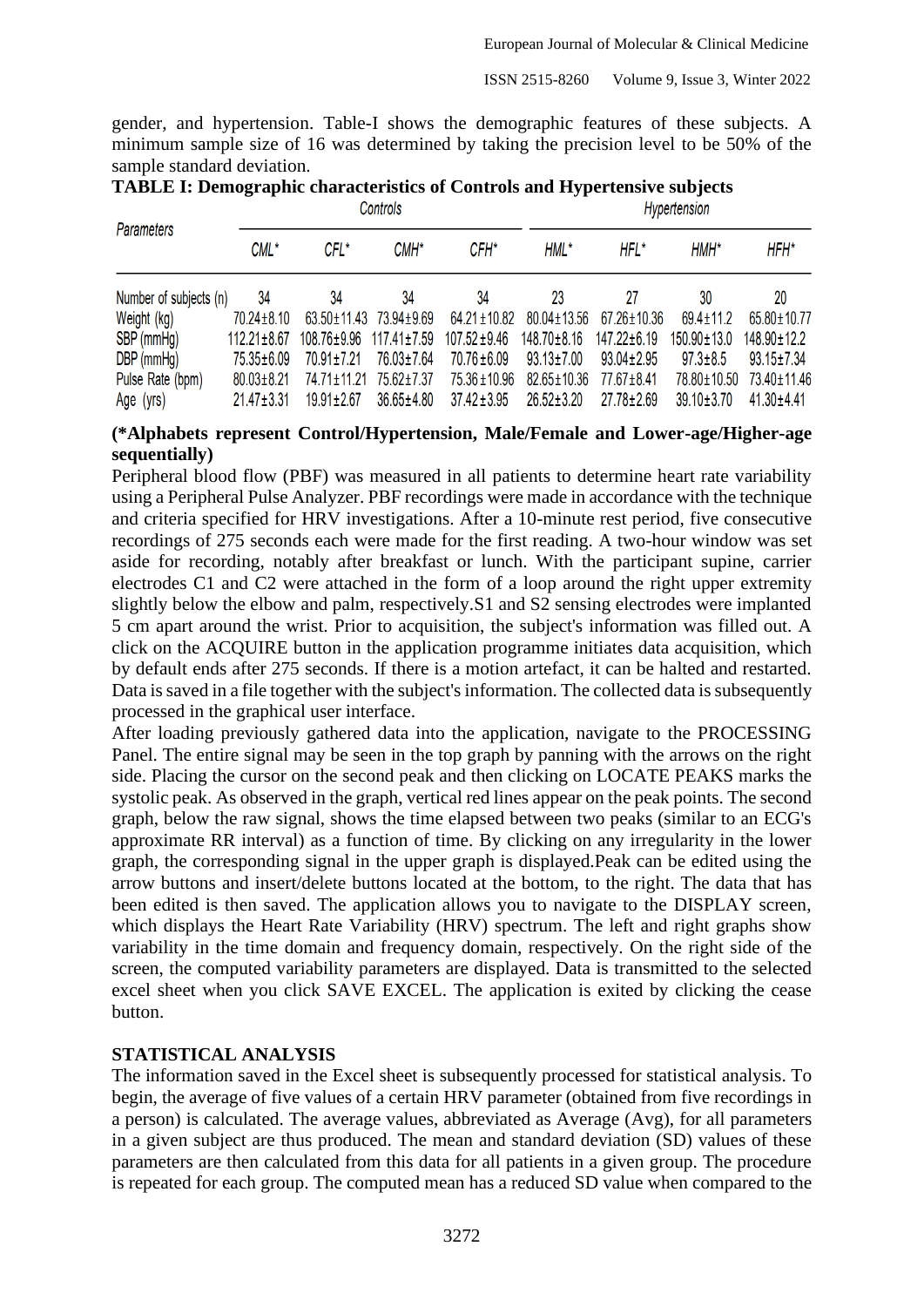individual values provided by Jindal et al. [21].ANOVA and Tukey's HSD tests were used to determine the significance of differences in data stratified by age, gender, and disease. Because of the large scatter even in the averaged data, the logarithm of each individual value to the base 10 was used, which will be referred to as Log from now on. The entire statistical analysis that was performed on Avg data was replicated on Log data.

| ABLE II: Group Mean and SD in controls and hypertensives |      |                        |                     |                        |                        |                   |                   |                   |                        |  |
|----------------------------------------------------------|------|------------------------|---------------------|------------------------|------------------------|-------------------|-------------------|-------------------|------------------------|--|
| <b>Groups</b>                                            | Data | <b>CML</b>             | CFL                 | <b>CMH</b>             | <b>CFH</b>             | <b>HML</b>        | <b>HFL</b>        | <b>HMH</b>        | <b>HFH</b>             |  |
| <b>Parameters</b>                                        | Type | Avg±SD                 | Avg±SD              | Avg±SD                 | Avg±SD                 | Avg±SD            | Avg±SD            | Avg±SD            | Avg±SD                 |  |
| $TP(ms^2)$                                               | Avg  | 1357.05±<br>1120.56    | 1253.01±<br>1147.22 | 730.04±<br>558.97      | 1006.10±1<br>360.05    | 676.93±<br>830.93 | 697.64±<br>898.16 | 683.70±<br>756.50 | $503.11 \pm$<br>609.01 |  |
|                                                          | Log  | $2.99 \pm 0.36$        | $2.97 \pm 0.31$     | $2.75 \pm 0.32$        | $2.81 \pm 0.37$        | $2.65 \pm 0.36$   | $2.61 \pm 0.41$   | $2.64 \pm 0.42$   | $2.50 \pm 0.41$        |  |
| <b>RR</b> Mean                                           | Avg  | $852.11 \pm$<br>100.79 | 794.98±<br>115.51   | $811.22 \pm$<br>118.59 | $815.17 \pm$<br>122.01 | 737.23±<br>110.82 | 760.02±<br>103.90 | 770.33±<br>80.92  | $813.73 \pm$<br>144.18 |  |
| (ms)                                                     | Log  | $2.92 \pm 0.05$        | $2.89 \pm 0.06$     | $2.90 \pm 0.05$        | $2.91 \pm 0.06$        | $2.86 \pm 0.06$   | $2.87 \pm 0.06$   | $2.88 \pm 0.04$   | $2.90 \pm 0.08$        |  |
| Amp_VLF                                                  | Avg  | $13.47 \pm 8.46$       | $9.48 \pm 6.12$     | $13.43 \pm 8.09$       | $11.77 \pm 8.13$       | $11.32 \pm 7.84$  | 14.05±7.22        | $12.63 \pm 7.62$  | $17.21 \pm 7.80$       |  |
| (n.u.)                                                   | Log  | $1.03 \pm 0.31$        | $0.89 \pm 0.26$     | $1.05 \pm 0.24$        | $0.96 \pm 0.35$        | $0.95 \pm 0.30$   | $1.08 \pm 0.24$   | $1.02 \pm 0.27$   | $1.19 \pm 0.19$        |  |
| A_VLF                                                    | Avg  | 32.98±18.47            | 26.21±13.73         | 36.09±15.33            | 32.41±15.69            | 30.06±18.46       | $35.13 \pm 18.14$ | 36.25±17.32       | 45.75±14.17            |  |
| (n.u.)                                                   | Log  | $1.42 \pm 0.31$        | $0.89 \pm 0.26$     | $1.51 \pm 0.20$        | $1.44 \pm 0.28$        | $1.39 \pm 0.27$   | $1.47 \pm 0.26$   | $1.50 \pm 0.24$   | $1.63 \pm 0.15$        |  |
| Amp LF                                                   | Avg  | $4.75 \pm 2.30$        | $4.36 \pm 2.23$     | $5.24 \pm 2.77$        | $4.54 \pm 2.19$        | $6.07 \pm 3.16$   | $5.46 \pm 2.54$   | $5.22 \pm 2.87$   | $3.27 \pm 1.99$        |  |
| (n.u.)                                                   | Log  | $0.62 \pm 0.21$        | $0.59 \pm 0.20$     | $0.66 \pm 0.22$        | $0.60 \pm 0.22$        | $0.72 \pm 0.22$   | $0.68 \pm 0.21$   | $0.65 \pm 0.23$   | $0.50 \pm 0.25$        |  |
| A LF                                                     | Avg  | 34.81±14.33            | 32.98±13.25         | 34.71±12.41            | $32.21 \pm 13.71$      | 40.00±15.20       | 36.45±14.91       | 34.25±14.02       | 25.49±11.21            |  |
| (n.u.)                                                   | Log  | $1.50 \pm 0.19$        | $1.48 \pm 0.18$     | $1.51 \pm 0.16$        | $1.46 \pm 0.20$        | $1.56 \pm 0.19$   | $1.51 \pm 0.20$   | $1.49 \pm 0.19$   | $1.36 \pm 0.21$        |  |
| Amp_HF                                                   | Avg  | $3.67 \pm 3.09$        | $4.28 \pm 2.78$     | $2.40 \pm 1.74$        | $3.45 \pm 3.23$        | $2.11 \pm 1.28$   | $2.70 \pm 2.26$   | $2.74 \pm 3.33$   | $2.86 \pm 2.49$        |  |
| (n.u.)                                                   | Log  | $0.45 \pm 0.30$        | $0.54 \pm 0.27$     | $0.32 \pm 0.20$        | $0.42 \pm 0.29$        | $0.23 \pm 0.29$   | $0.28 \pm 0.37$   | $0.24 \pm 0.40$   | $0.33 \pm 0.32$        |  |
| A HF                                                     | Avg  | $30.12 \pm 15.98$      | 39.25±14.70         | 26.04±13.97            | 32.34±15.42            | 28.14±14.63       | 26.69±13.38       | 26.99±17.18       | 26.23±14.15            |  |
| (n.u.)                                                   | Log  | $1.41 \pm 0.25$        | $1.55 \pm 0.18$     | $1.35 \pm 0.23$        | $1.45 \pm 0.22$        | $1.38 + 0.25$     | $1.35 \pm 0.26$   | $1.34 \pm 0.29$   | $1.35 \pm 0.25$        |  |

**RESULTS**<br>TARIEU  $\mathbf{M}$ :  $\mathbf{M}$ :  $\mathbf{M}$  **Mean and SD** in controls and  $\mathbf{M}$ 

**(TP: Total power; RR-mean: Mean of RR interval values; Amp\_VLF: Amplitude of VLF peak; A\_VLF: Area of VLF peak; Amp\_LF: Amplitude of LF peak; A\_LF: Area of LF peak; Amp\_HF: Amplitude of HF peak; A\_HF: Area of HF peak; ms2 = milli-second square, n.u. = Normalized unit)**

Table II displays the mean and standard deviation (SD) values calculated from Avg and Log data for each group. As can be observed, the coefficient of variation for Log data has decreased dramatically. The histogram plot for a specific parameter in a specific group has been found to be more symmetric for Log data than for Avg data. Table III provides ANOVA and Tukey's HSD statistic values for Avg and Log data. The probability values for eight comparisons between diverse groups stratified by gender, age, and disease are provided. For gender stratification, male and female controls are compared in lower age groups (CML CFL) and higher age groups (CMH CFH).CML CMH and CFL CFH are age stratification codes, while CML HML, CFL HFL, CMH HMH, and CFH HFH are disease stratification codes.

# **TABLE III: Analysis of Variance and Tukey's HSD test**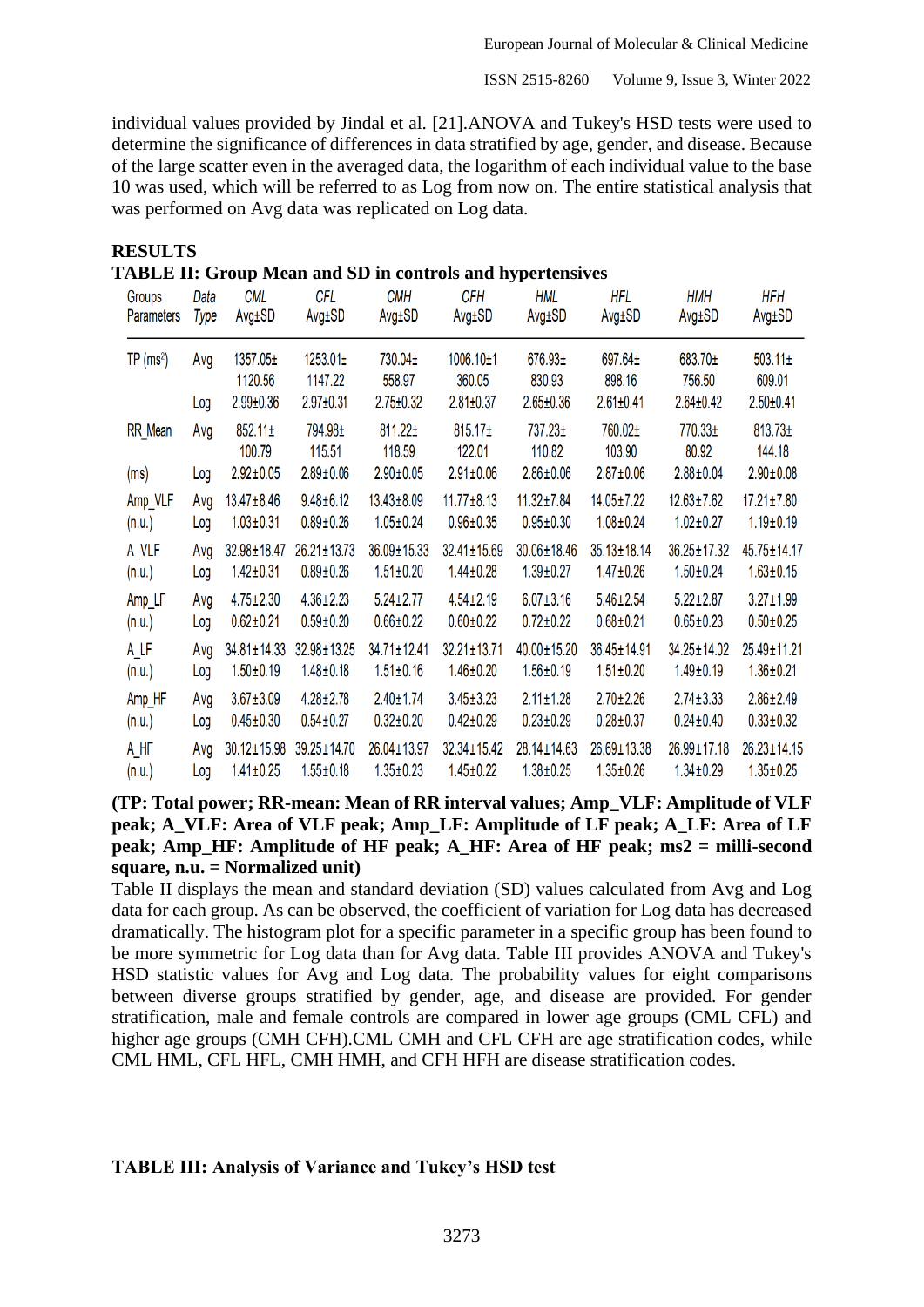ISSN 2515-8260 Volume 9, Issue 3, Winter 2022

| Groups<br><b>Parameters</b> | Data<br>Type | <b>ANOVA</b><br>$(F_{crit} = 2.017)$ | Tukey's HSD test (p-value) |                         |                         |                         |             |             |             |             |  |
|-----------------------------|--------------|--------------------------------------|----------------------------|-------------------------|-------------------------|-------------------------|-------------|-------------|-------------|-------------|--|
|                             |              |                                      | <b>CML</b><br>CFL*         | CMH<br>CFH <sup>*</sup> | CML<br>CMH <sup>*</sup> | CFL<br>CFH <sup>*</sup> | CML<br>HML* | CFL<br>HFL* | CMH<br>HMH* | CFH<br>HFH* |  |
| TP                          | Avg          | 7.58                                 | 0.994                      | 0.992                   | 0.003                   | 0.088                   | 0.001       | 0.003       | 1.000       | 0.871       |  |
|                             | Log          | 31.17                                | 1.000                      | 0.771                   | 0.001                   | 0.002                   | 0.001       | 0.001       | 0.157       | 0.001       |  |
| <b>RR</b> Mean              | Avg          | 6.78                                 | 0.258                      | 1.000                   | 0.015                   | 0.872                   | 0.002       | 0.071       | 0.736       | 1.000       |  |
|                             | Log          | 15.89                                | 0.001                      | 1.000                   | 0.013                   | 0.764                   | 0.001       | 0.087       | 0.046       | 1.000       |  |
| Amp_VLF                     | Avg          | 2.74                                 | 0.518                      | 0.991                   | 1.000                   | 0.923                   | 0.968       | 0.203       | 1.000       | 0.073       |  |
|                             | Log          | 13.47                                | 0.001                      | 0.029                   | 0.981                   | 0.373                   | 0.354       | 0.001       | 0.942       | 0.001       |  |
| A VLF                       | Avg          | 3.31                                 | 0.736                      | 0.941                   | 0.987                   | 0.879                   | 0.996       | 0.568       | 1.000       | 0.033       |  |
|                             | Log          | 14.28                                | 0.103                      | 0.178                   | 0.045                   | 0.022                   | 0.978       | 0.001       | 1.000       | 0.001       |  |
| Amp_LF                      | Avg          | 3.51                                 | 0.897                      | 0.667                   | 0.985                   | 1.000                   | 0.492       | 0.045       | 1.000       | 0.967       |  |
|                             | Log          | 10.77                                | 0.833                      | 0.186                   | 0.735                   | 0.999                   | 0.005       | 0.005       | 1.000       | 0.010       |  |
| A LF                        | Avg          | 2.733                                | 0.872                      | 0.977                   | 1.000                   | 1.000                   | 0.823       | 0.210       | 1.000       | 0.850       |  |
|                             | Log          | 9.93                                 | 0.983                      | 0.365                   | 1.000                   | 0.993                   | 0.115       | 0.741       | 0.997       | 0.001       |  |
| Amp_HF                      | Avg          | 5.26                                 | 0.754                      | 0.874                   | 0.080                   | 0.041                   | 0.042       | 0.002       | 1.000       | 0.997       |  |
|                             | Log          | 19.03                                | 0.072                      | 0.061                   | 0.004                   | 0.004                   | 0.001       | 0.001       | 0.402       | 0.275       |  |
| A HF                        | Avg          | 3.95                                 | 0.078                      | 0.452                   | 0.917                   | 0.420                   | 1.000       | 0.003       | 1.000       | 0.622       |  |
|                             | Loa          | 14.61                                | 0.001                      | 0.005                   | 0.405                   | 0.003                   | 0.986       | 0.001       | 0.999       | 0.018       |  |

# **(\*Comparison between two groups designated by abbreviations given in Table-I)**

As shown in the table, ANOVA reveals a statistically significant difference in HRV parameters in Avg and Log data generated from 8 separate groups. Tukey's HSD analysis reveals a fine difference, which shows a truly significant difference between any two groups. Significantly differing values are marked with the word "bold." Gender stratification reveals no significant difference in Avg data from control subjects in various age groups, however Log data reveals a significant difference in 3 out of 16 comparisons. Similarly, for Avg and Log data, age stratification demonstrates a significant difference in 3 and 8 comparisons (each out of 16). As a result, it can be seen that Log data is more sensitive in detecting major differences than Avg data.

For illness stratification, the control and hypertension groups are compared for gender and age. Control-malelower (CML), for example, has been compared to hypertensivemalelower (HML), and so on. A significant difference is observed in 8 and 16 comparisons (each out of 32) in Avg and Log data, indicating that Log data is more sensitive. In Avg data, excluding age and gender sensitive parameters, a significant difference (highlighted in italics and bold) is seen in A VLF for CFH HFH; Amp LF for CFL HFL; and A HF for CFL HFL. Similarly substantial differences (highlighted in italics and bold) are detected in Amp LF for three (out of four) comparisons; and A LF for CFH HFH in Log data.

# **DISCUSSION**

Gender stratification reveals no significant difference in Avg data from control subjects in various age groups; however, Log data reveals a significant difference in 3 of 16 comparisons. Similarly, for Avg and Log data, age stratification demonstrates a significant difference in 3 and 8 comparisons (each out of 16). As a result, Log data looks to be more sensitive than Avg data. This is most likely owing to the Log data's substantially lower coefficient of variance (12.04 percent in contrast to 82.6 percent for TP). Gender stratification differs significantly across all three comparisons, implying that gender stratification may be eliminated with little danger of error (9.4 percent). However, when the danger of inaccuracy increases, age segregation must be maintained (34.4 percent).

Maintaining age and gender stratification, comparison of data in hypertensive subjects with that of respective control subjects shows a significant difference in 8 and 16 comparisons (each out of 32) in Avg and Log data, suggesting higher sensitivity of Log data for the reason specified for control data. As a result, further debate will be confined to Log data only. Age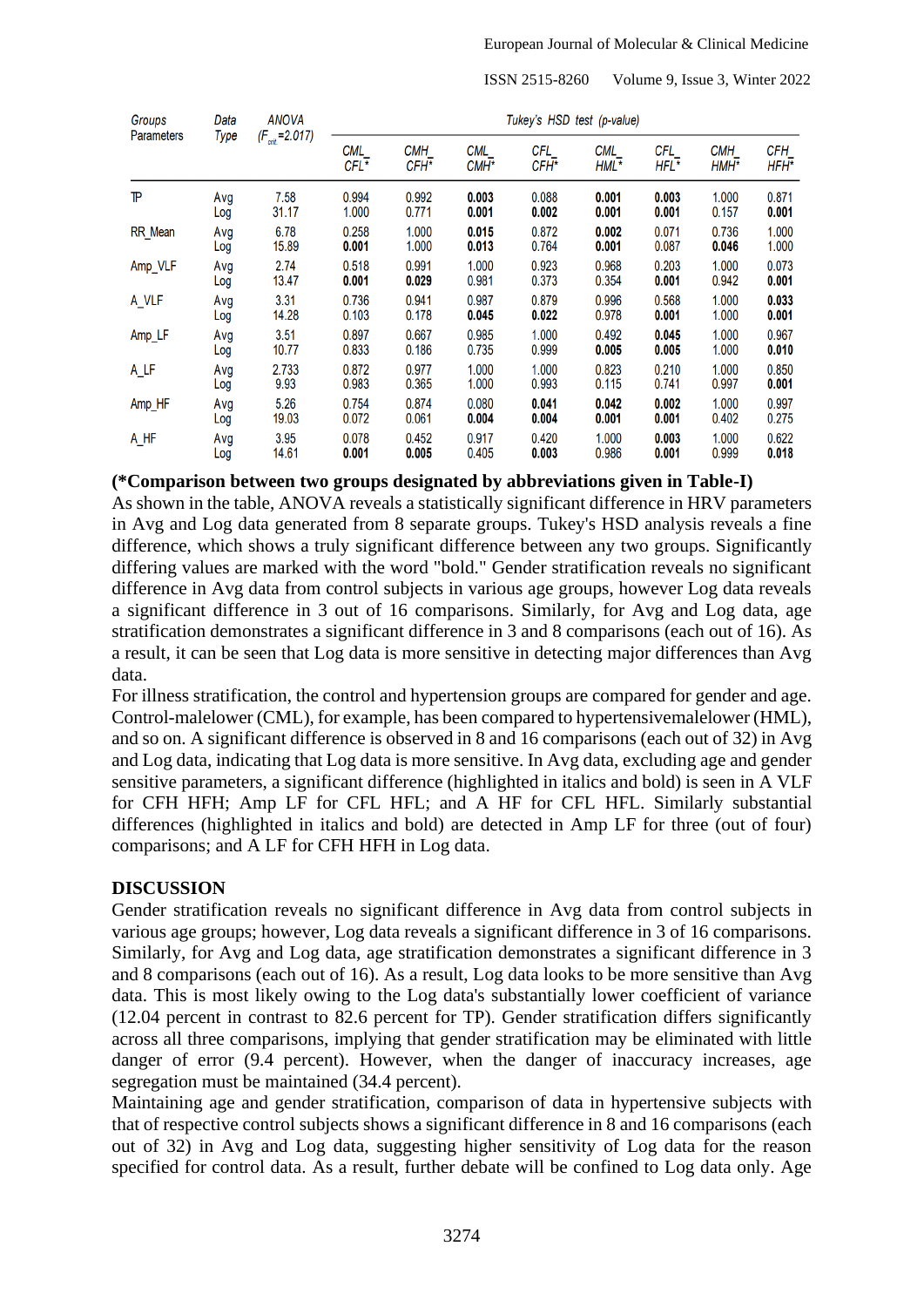and gender sensitive factors (TP, RR mean, Amp VLF, A VLF, Amp HF, and A HF) must be excluded from these comparisons because they do not change as a result of hypertension [22].As a result, the substantial difference in Amp LF for lower age group male/female hypertensives and Amp LF as well as A LF for higher age group female hypertensives appears to be hypertension-specific. However, no parameter is unique to older male hypertensives. It is possible that this is due to the fact that senile alterations in older males are similar to hypertension. Because female hypertensives in the higher age group have two specific factors, namely Amp LF and A LF, whereas male hypertensives in the higher age group do not have a specific parameter, it appears that gender stratification cannot be avoided.

Previous research [8, 9, 10] has linked hypertension to an increase in the LF component and a decrease in the HF component. In the current investigation, the LF component is found to be altered in either amplitude or area. As a result, this investigation confirms earlier findings. Thus, this study suggests that an increase in LF amplitude or/and area is specific for hypertension and can be used to detect hypertension early.

# **CONCLUSION**

The study shows that log data provides better discrimination in variability factors than raw or average data. The amplitude or strength of the LF component in the HRV spectrum has been found to be specifically related to untreated hypertension in young males and young and old females, and hence can be utilised to detect hypertension in these groups.

# **REFERENCES**

- 1. Jindal GD, Sawant MS, Pande JA, Rohini A, Jadhwar P, Naik BB, Deshpande AK. Heart Rate Variability: Objective Assessment of Autonomic Nervous System. MGM J Sci 2016; 3(4): pp. 198–205.
- 2. Hartikainen JEK, Tahvanainen KUO and Kuusela TA. Shortterm measurement of heart rate variability. In Malik M, editor. Clinical guide to cardiac autonomic tests; Kluwer academic publisher; 1998; pp. 146–176.
- 3. Akserold S, Gordon D, Ubel FA, Shannon DC, Berger AC, Cohen RJ. Power spectrum analysis of heart rate fluctuation: a quantitative probe of beat-to-beat cardiovascular control. Science, New Series; 1981; 213 (4504): pp. 220–222.
- 4. Acharya UR, Joseph KP, Lim CM, Suri JS. Heart rate variability: A review. Med Bio Engcomput 2006; 44: pp. 1031–1051.
- 5. Mancia G, Parati G, Pomidossi G, Casadei R, Rienzo MD, Zanchetti A. Arterial baroreflexes and blood pressure and heart rate variability in humans. Hypertension 1985; 8(2): pp. 147–153.
- 6. Hesse C, Charkoudian N, liu Z, Joyner MJ, Eisenach JH: Baroreflex sensitivity inversely correlates with ambulatory blood pressure in healthy normotensive humans. J Hypertension 2007; 50: pp. 41–46.
- 7. Sleight P, Larovere MT, Mortara A, Pinna G, Maestri R, Leuzzi S, Bianchini B, Tavazzi L, Bernardi L. Physiology and patho-physiology of heart rate and blood pressure variability in humans: is power spectral analysis largely an index of baroreflex gain?. Clinical Science 1995; 88: pp. 103–109.
- 8. Pagani M, Lombardi F, Guzzetti S, Rimoldi O, Furlan R, Pizzinelli P, Sandrone G, Malfatto G, Orto SD, Piccaluga E, Turiel M, Baselli G, Cerutti S and Malliani A. Power spectral analysis of heart rate and arterial pressure variability as a marker of Sympathovagal interaction in man and conscious dog. Circulation Research 1986; 59(2): pp. 179–193.
- 9. Malliani A, Pagani M, Lombardi F and Cerrutti S. Cardiovascular neural regulation explored in the frequency domain. Circulation 1991; 84(2): pp. 482–492.